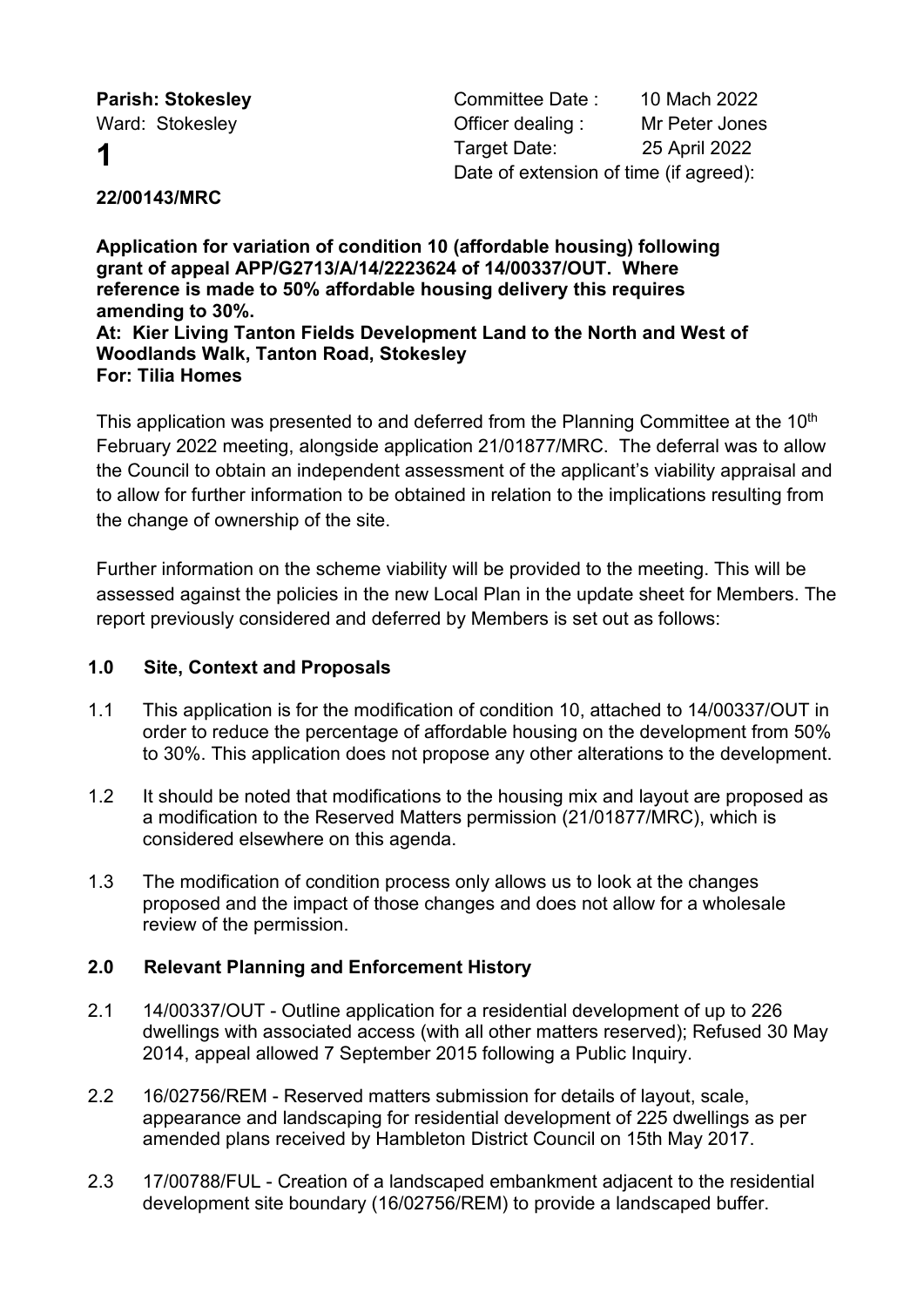- 2.4 19/00730/NMC Application for non-material amendment relating to planning application 16/02756/REM - Reserved matters submission for details of layout, scale, appearance and landscaping for residential development of 225 dwellings.
- 2.5 20/00661/NMC A non material amendment to previously approved application 16/02756/REM-Reserved matters submission for details of layout, scale, appearance and landscaping for residential development of 225 dwellings
- 2.6 20/02402/MRC Variation of conditions attached to Planning Application Reference Number 16/02756/REM-Reserved matters submission for details of layout, scale, appearance and landscaping for residential development of 225 dwellings
- 2.7 22/00143/MRC Application for variation of condition 10 (affordable housing) following grant of appeal APP/G2713/A/14/2223624 of 14/00337/OUT. Where reference is made to 50% affordable housing delivery this requires amending to 30%. Decision Pending.

## **3.0 Relevant Planning Policies**

3.1 As set out in paragraph 2 of the NPPF planning law requires that applications for planning permission be determined in accordance with the Development Plan unless material considerations indicate otherwise. The law is set out at Section 38(6) of the Planning and Compulsory Purchase Act 2004 and Section 70(2) of the Town and Country Planning Act 1990.

Previous Local Development Framework Policies:

Core Strategy Policy CP1 - Sustainable development Core Strategy Policy CP2 - Access Core Strategy Policy CP4 - Settlement hierarchy Core Strategy Policy CP7 - Phasing of housing Core Strategy Policy CP8 - Type, size and tenure of housing Core Strategy Policy CP9 - Affordable housing Core Strategy Policy CP16 - Protecting and enhancing natural and man-made assets Core Strategy Policy CP17 - Promoting high quality design Core Strategy Policy CP18 - Prudent use of natural resources Core Strategy Policy CP19 - Recreational facilities and amenity open space Development Policies DP1 - Protecting amenity Development Policies DP2 - Securing developer contributions Development Policies DP3 - Site accessibility Development Policies DP4 - Access for all Development Policies DP8 - Development Limits Development Policies DP9 - Development outside Development Limits Development Policies DP10 - Form and character of settlements Development Policies DP11 - Phasing of housing Development Policies DP13 - Achieving and maintaining the right mix of housing Development Policies DP15 - Promoting and maintaining affordable housing Development Policies DP28 - Conservation Development Policies DP29 - Archaeology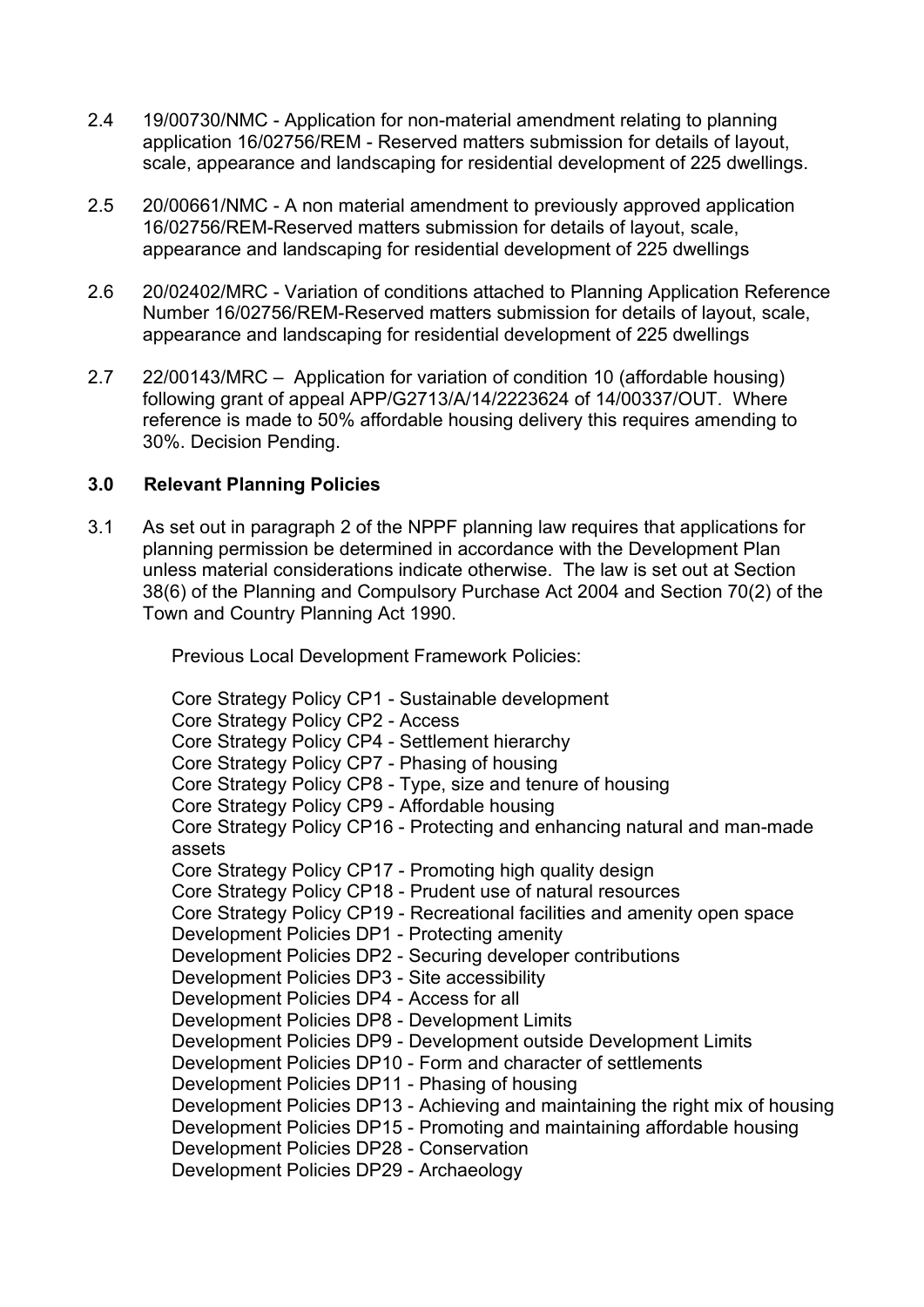Development Policies DP30 - Protecting the character and appearance of the countryside Development Policies DP31 - Protecting natural resources: biodiversity/nature conservation Development Policies DP32 - General design Development Policies DP33 - Landscaping Development Policies DP34 - Sustainable energy Development Policies DP36 - Waste Development Policies DP37 - Open space, sport and recreation Development Policies DP43 - Flooding and floodplains Supplementary Planning Document - Size, type and tenure of new homes adopted September 2015 Supplementary Planning Document - Sustainable Development - Adopted 22 September 2009 National Planning Policy Framework Hambleton Local Plan The Hambleton Local Plan was adopted following the Council meeting on 22 February 2022.

National Planning Policy Framework

The following Local plan policies are considered to be relevant to this matter:

Local Plan Policies

- S 1 : Sustainable Development Principles
- S 2: Strategic Development Needs
- S 3: Spatial Distribution

HG 1: Housing Delivery HG3: Affordable Housing HG 2: Delivering the Right Types of Homes HG 3: Affordable Housing Requirements

# **4.0 Consultations and Representations**

- 4.1 Stokesley Town Council –
- 4.2 Police No comments
- 4.3 Archaeology The field work required has been completed.
- 4.4 Third Party Representations –

2 objections received consider that the reduction in affordable housing is not acceptable. The reduction will have a harmful impact in terms of those seeking affordable housing in the locality.

1 letter of support received stating that 30% affordable housing is still significantly more than would have been expected in 2017.

## **5.0 Analysis**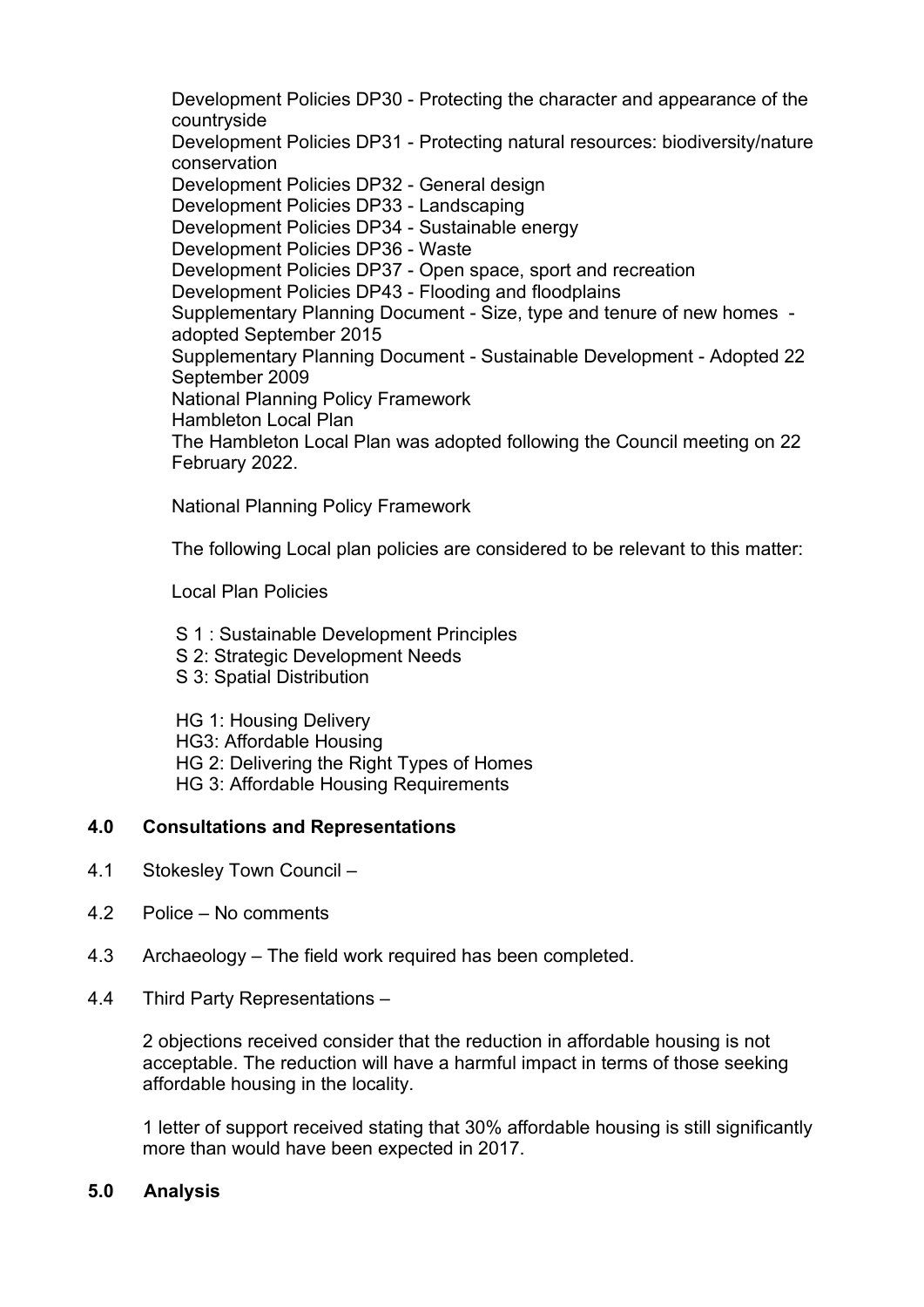- 5.1 The main issues to consider are: i) the impact of the reduction in the percentage of affordable housing from 50% to 30%.
- 5.2 The reduction in the affordable housing offer has been applied for owing to requested amendments to the development due to amenity impacts on existing neighbouring housing. The amendments to the scheme are also subject to another amendment of condition application for the reserved matters application, which is discussed elsewhere on this agenda.
- 5.3 The applicant was asked to submit a supporting statement covering the issue of viability, in order for the Council to be able to understand the relative impact of the layout and house type amendments, comparatively to the reduction in the affordable housing offer, to ensure that the benefit gained from the changes to the scheme were proportionate to the benefit to the developer.
- 5.4 However, the applicant's submission goes further than this, looking at the viability of the development as a whole and seeking to demonstrate that, notwithstanding the changes to the proposals and the requested reduction in affordable housing, the development is only marginal in terms of viability.
- 5.5 Owing to some minor changes elsewhere in the development the application results in a net reduction across the site of 1 unit, reduced from 225 units to 224 units.
- 5.6 It is clear from the recent work carried out in support of the Local Plan that 50% affordable housing would be unlikely to be viable and hence the change in policy to a 30% target across the District.
- 5.7 NPPF paragraphs 34, 38 and 83 encourages the positive consideration of proposals to ensure that delivery remains viable whilst securing a design that induces a positive impact.
- 5.8 It is understood from the applicant's submission that the revisions to the consented development come at considerable expense to the applicant and it is recognised that they relate to changes they are not otherwise obliged to undertake. The implications of the additional costs on the scheme are significant if one considers that the scheme has been shown to be marginal in viability terms, even in the absence of the proposed alterations to the layout.
- 5.9 The applicant has provided an appraisal which assess both the current and revised scheme which includes the reduction in affordable housing to 30%. When reviewing this appraisal, it is important to have significant regard to the profit margins necessary, in order to provide adequate flexibility to cover abnormal costs and also be able to secure bank or grant funding. The generally accepted position is that development of this scale should be securing a 20% profit margin, which is a common minimum threshold for securing funding, though in some situations 15% is acceptable where an affordable housing quotient is included, subject to an assessment of risk. Generally a scheme of this type with a high proportion of affordable housing would be expected to achieve a blended profit rate of between 18% and 25% again subject to risk.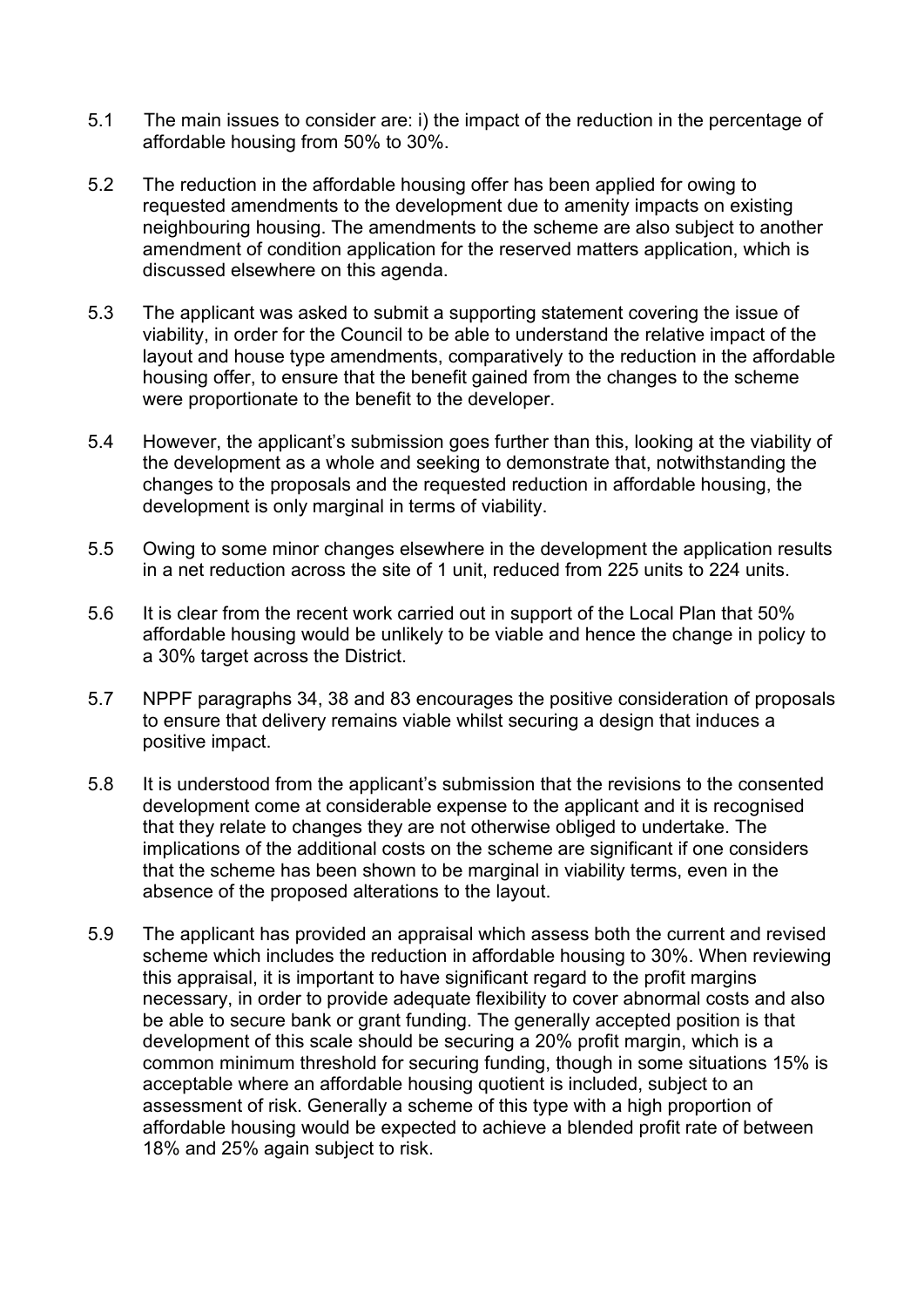- 5.10 The applicant's viability appraisal sets out the viability position of the approved scheme and that of the revised scheme, on the basis that the revised scheme, replacing 7 two storey dwellings with 5 bungalows will have a detrimental impact on viability.
- 5.11 The supporting information indicates that the current development achieves significantly below the expected level of developer profit with only a 2.4% net margin on Gross Development Value shown as achievable. The applicant suggests that at this level there is a significant risk that any marginal increase in costs would result in the site losing money and as such the development could not reconcile the requested changes to the scheme without a reduction in affordable housing. They consider that such a low net margin is not sustainable and needs to be addressed to ensure the build-out can progress without interruption.
- 5.12 The appraisal shows the revised outcome when the proposed layout changes are introduced, and the level of affordable housing reduced. This results in an increase in the net margin on GDV to 9.8%. Whilst this is a significant increase it still is notably below the level expected by funders and other interested parties. However, the applicant acknowledges there is a balance to be struck between ensuring the development can proceed and still providing sufficient affordable housing.
- 5.13 Consequently, the decision was made by the applicant to keep affordable housing at 30% given this still delivers a substantial amount of affordable housing and is at a level in line with Policy HG3.
- 5.14 It is clear from the applicant's submission that the approved scheme lacked viability with significantly less than the usual expected 20% developer's profit being achieved. The proposed amendment to the scheme further reduces the developers profit resulting from the development. The applicant has requested that the affordable housing contribution be reduced from 50% to 30%. It is clear from their submission that even at the 30% rate of affordable housing, the developers profit still sits substantially below the 20% profit expectation notwithstanding the requested changes to the layout.
- 5.15 Policy HG3 of the Local Plan sets out that within all new market housing developments across the Hambleton area, a provision for 30% of affordable housing is sought by the council. The policy goes further, to identify where the requirements are not considered viable, with reasons including:

*'material considerations affecting development of the site, an alternative dwelling or tenure mix that meets local need or a lower level of provision may be acceptable. When amending the level of provision, preference will be to reduce the proportion of intermediate housing and other types of affordable home ownership first, then affordable rented housing and finally social rented housing.'*

## Housing Mix

5.16 The housing mix is little altered as a result of the proposed amendment to the affordable housing condition. However, for completeness the mix is set out below: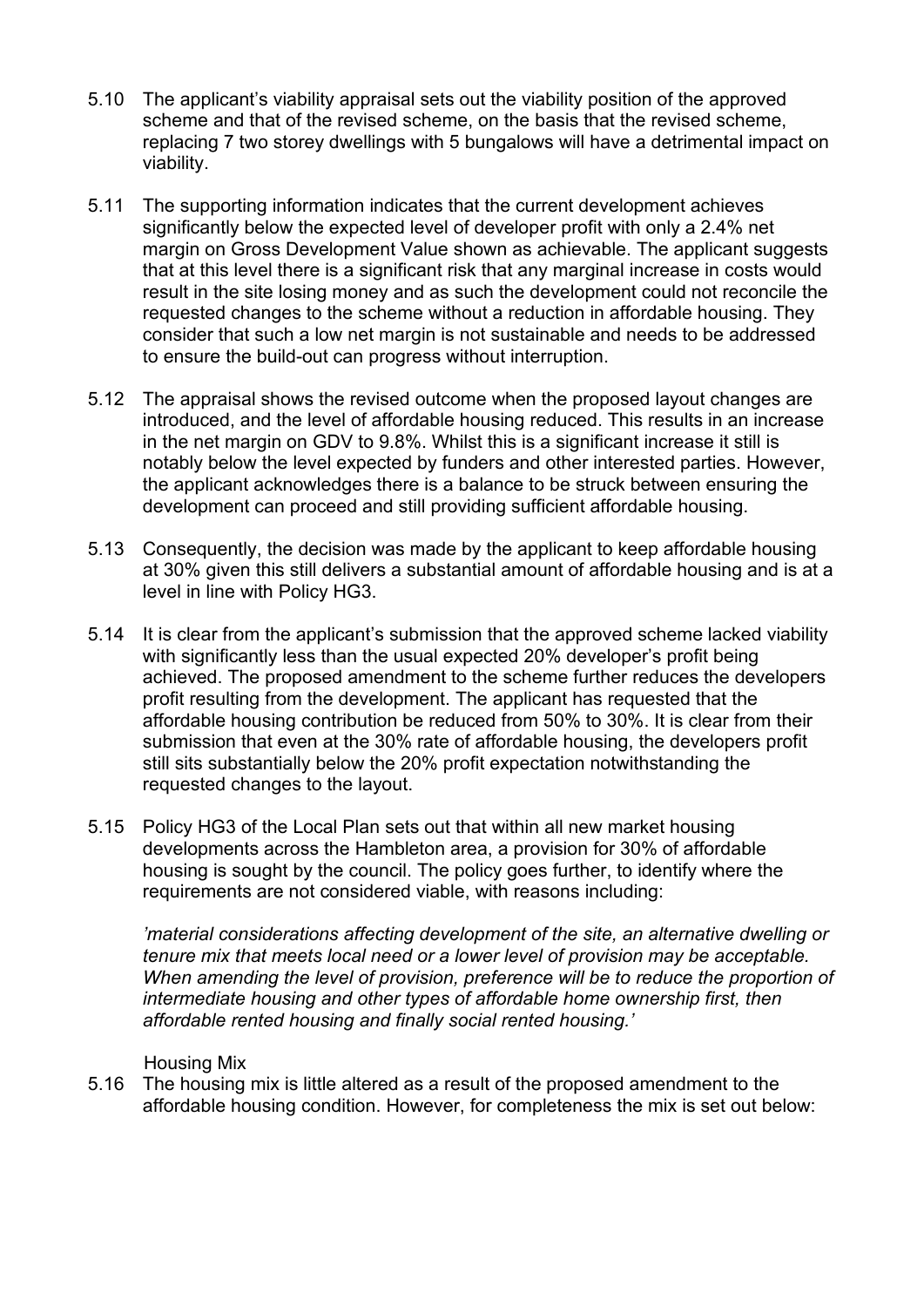## Housing Mix

| Affordable         |     | Percentage           | Percentage Total |
|--------------------|-----|----------------------|------------------|
|                    |     | Affordable or Market |                  |
| 1 bed              | 8   | 12%                  | 3.5%             |
| 2 bed              | 41  | 61 %                 | 18.2%            |
| 3 bed              | 18  | 27 %                 | 8%               |
| Total              | 67  |                      |                  |
|                    |     |                      |                  |
| Market             |     |                      |                  |
| 2 bed              | 31  | 20%                  | 13.7%            |
| 3 bed              | 58  | 37%                  | 25.7%            |
| 4 bed              | 61  | 39.1%                | 27%              |
| 5 bed              | 6   | 3.9%                 | 2.6%             |
| Total              | 156 |                      |                  |
|                    |     |                      |                  |
| <b>Overall Mix</b> |     |                      |                  |
| 1bed               | 8   |                      | 3.6%             |
| 2 bed              | 72  |                      | 32.3%            |
| 3 bed              | 76  |                      | 34%              |
| 4 bed              | 61  |                      | 27.3%            |
| 5 bed              | 6   |                      | 2.7%             |
|                    |     |                      |                  |
| 2 bed bungalows    | 17  |                      | 7.6%             |

5.17 Condition 11 of the outline planning permission states: "At least 5% of the dwellings hereby permitted, both market and affordable, shall comprise 2 bedroom bungalows". This requirement continues to be met in the revised submission through the provision of 17 two bedroom bungalows, comprising 9 affordable units and 8 open market units. Therefore, having regard to the above, it is considered the proposal would continue to provide an appropriate quantity of two-bedroom bungalows.

Planning balance

- 5.18 The original permission, was granted at least in part on the premise of the delivery of 50% affordable housing, although in a time when the Council was struggling significantly with 5 year land supply, which is no longer the case. The reduction of affordable housing to 30% clearly weighs against the proposed development. However, the 30% offer is in line with the requirements of the emerging plan and in particular the Council's understanding of viability gained through the viability work carried out as part of the evidence for the new Local Plan.
- 5.19 The application proposes additional changes to the house types along part of the boundary of Woodlands Walk, clearly this results in an improvement to the development and results in significantly less impact than the approved scheme. This is considered to weigh positively in the planning balance and is discussed in detail elsewhere on this agenda.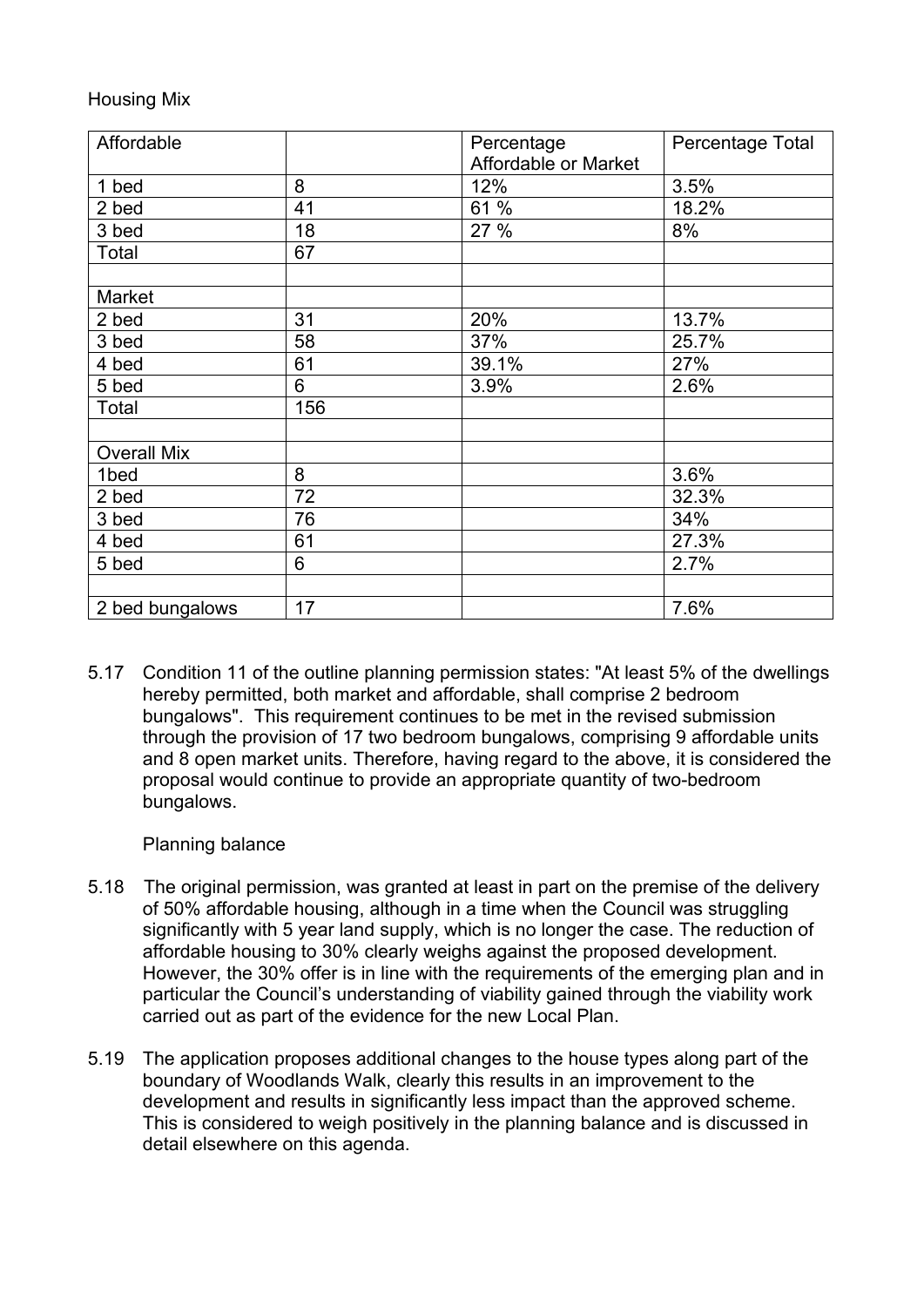5.20 Concern has been expressed by occupiers of properties which do not see a benefit to them, resulting from the change in house types. However, this is not an opportunity to review the wider development proposals, only the changes proposed in the application. However, it is considered that the balance of the determination weighs between the improvements gained to the scheme and the loss of affordable housing from the development. Given the position of the Local Plan, the viability position expressed by the applicant and the improvements gained to the development it is considered that the beneficial impacts outweigh the harm and as such the proposed amended scheme is recommended for approval.

## **6.0 Recommendation**

6.1 That subject to any outstanding consultations the application be **Granted**  subject to the following conditions and an amendment to the Section 106 agreement to reflect the change to the affordable housing percentage from 50% to 30%.

Please note that the conditions are as set out in the Inspectors decision letter.

## Conditions.

## Approval of details

1) Details of the appearance, landscaping, layout and scale of the dwellings (hereinafter called 'the reserved matters') shall be submitted to and approved in writing by the Local Planning Authority before any development begins and the development shall be carried out as approved.

2) Details of the finished floor levels of the dwellings shall be submitted to and approved in writing by the Local Planning Authority before any development begins and the development shall be carried out as approved.

3) The development hereby permitted shall comprise no more than 226 Dwellings.

4) The development shall be carried out in general accordance with the details shown on the Development Framework Plan, drawing number 2013- 033100-02 Rev D and the Design and Access Statement – February2013.

5) Access to and within the development shall be carried out in full accordance with the details shown on the Access Plans – 3065/SK001/001 and 3065/SK001/002 before the occupation of the first dwelling on the site.

#### Timing of implementation

6) Application for approval of the reserved matters shall be made to the Local Planning Authority not later than 18 months from the date of this permission.

7) The development shall be begun either before the expiration of:

(a) 18 months from the date of this permission; or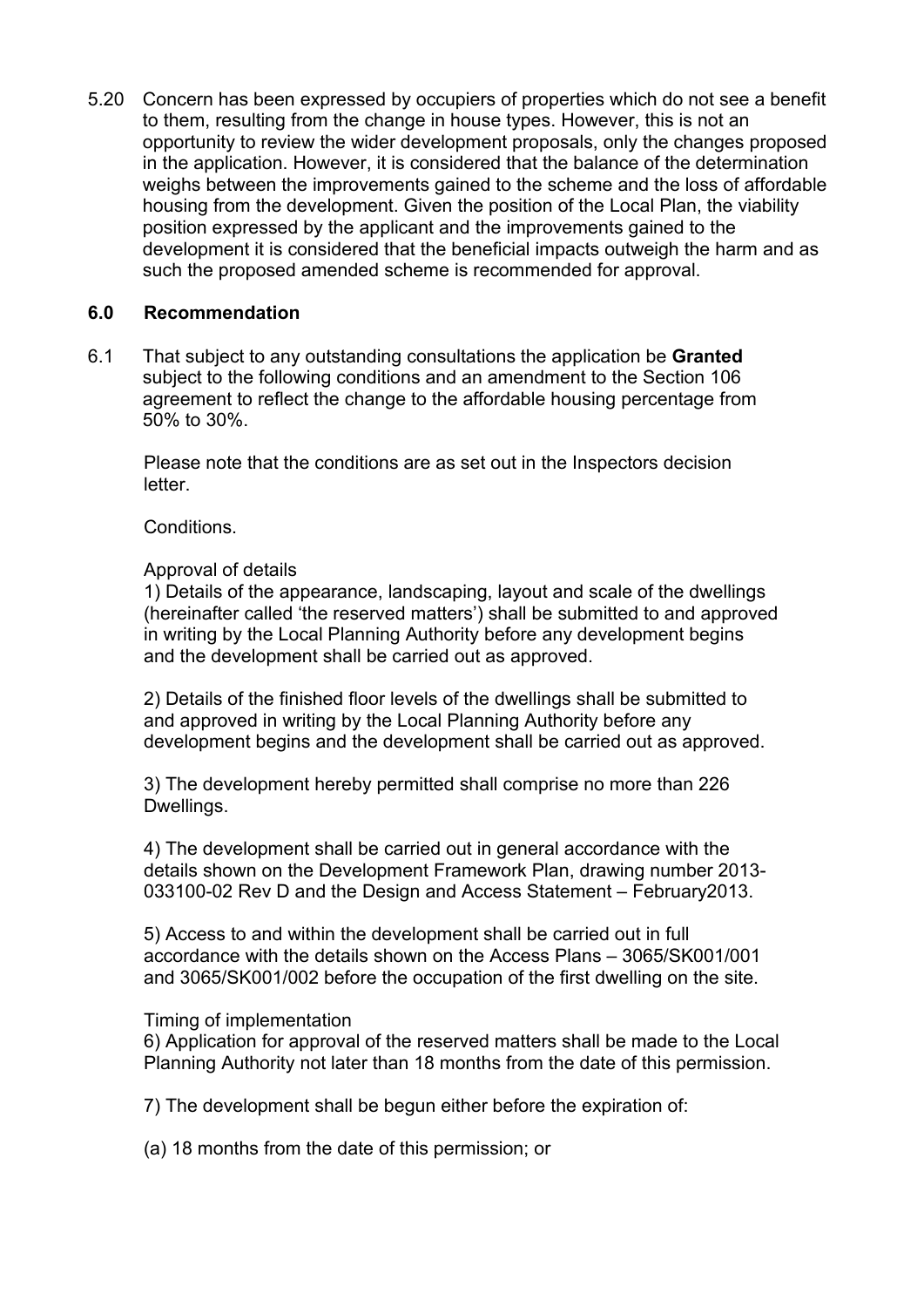(b) 12 months from the date of approval of the last of the reserved matters to be approved, whichever is the later.

#### Phasing

8) Prior to commencement of development a scheme outlining the phasing of development (the 'phasing scheme'), including a site layout plan identifying land uses such as formal and informal open space, hard and soft landscaping, pedestrian and cyclist access routes and infrastructure, shall be submitted to and approved in writing by the Local Planning Authority. The development shall be carried out in accordance with the approved phasing scheme.

#### Landscaping

9) The reserved matters application for landscaping shall be accompanied by a detailed Landscape Masterplan and Strategy (in substantial accordance with the Framework Plan 2013-033-100-02 Rev D) to demonstrate that the landscaping proposals have taken account of, and been informed by, the existing landscape characteristics of the site and by any loss of existing vegetation on the site. The Landscape Masterplan and Strategy, following its approval by the Local Planning Authority, shall be implemented in accordance with the phasing details approved under condition 8 above.

#### Affordable housing

10) The development shall not begin until a scheme for the provision of affordable housing as part of the development (the 'affordable housing scheme') has been submitted to and approved in writing by the Local Planning Authority. The affordable housing shall be provided in accordance with the approved affordable housing scheme and shall meet the definition of affordable housing in Annex 2 of the National Planning Policy Framework or any future guidance that replaces it.

The affordable housing scheme shall include:

(a) the numbers, size, type, tenure and location on the site of the affordable housing provision which shall consist of not less than 30% of the overall total number of housing units on the site. The affordable housing provision shall comprise either houses or bungalows and shall accord with the Council's Affordable Housing Supplementary Planning Document (and/or any additional or successive relevant planning policy document adopted by the Council);

(b) a timetable for the delivery of the affordable housing and its phasing in relation to the occupancy of the market housing which shall provide for the final affordable unit to be made available for occupation before the occupation of the 100 open market dwelling on site;

(c) the arrangements for the transfer of the affordable housing to an affordable housing provider and these arrangements shall be in accordance with the provisions of the Council's Affordable Housing Supplementary Planning Document (and/or any additional or successive relevant planning policy document adopted by the Council). The arrangements shall ensure that such provision is affordable for both first and subsequent occupiers of the affordable housing; and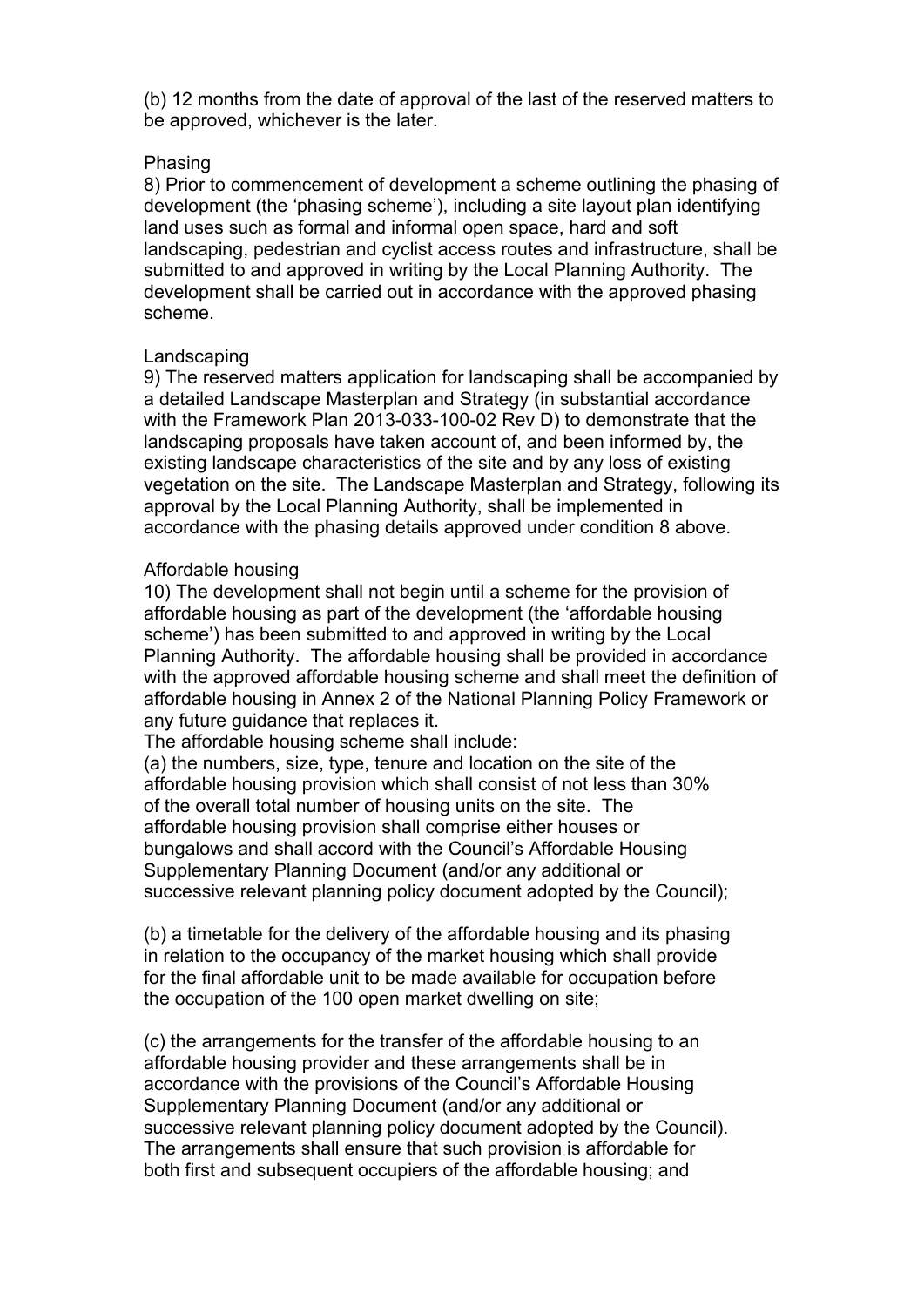(d) the occupancy criteria to be used for determining the identity of occupiers of the affordable housing and the means by which such occupancy criteria shall be enforced.

#### Housing mix

11) At least 5% of the dwellings hereby permitted, both market and affordable, shall comprise 2 bedroom bungalows.

## Construction method statement

12) No development shall take place until a Construction Method Statement has been submitted to, and approved in writing by, the Local Planning Authority; and the approved statement shall be adhered to throughout the construction period. The statement shall provide for:

(a) the hours of work;

(b) the parking of vehicles of site operatives and visitors;

(c) loading and unloading of plant and materials;

(d) storage of plant and materials used in constructing the development;

(e) the erection and maintenance of security hoarding including

decorative displays and facilities for public viewing, where appropriate; (f) wheel washing facilities;

(g) measures to control the emission of dust and dirt during construction; (h) a scheme for recycling/disposing of waste resulting from construction works;

(i) means of protection of trees and hedgerows during site preparation and construction; and

(j) access arrangements for emergency vehicles during the construction phase.

## Sustainable drainage

13) No development shall take place until details of the implementation, maintenance and management of the sustainable drainage scheme have been submitted to and approved in writing by the Local Planning Authority. This sustainable drainage scheme shall be implemented and thereafter managed and maintained in accordance with the approved details. The details of the scheme shall include:

(a) a timetable for its implementation; and

(b) a management and maintenance plan for the lifetime of the development which shall include the arrangements for adoption by any public body or statutory undertaker, or any other arrangements to secure the operation of the sustainable drainage scheme throughout its lifetime.

## Foul drainage

14) No development shall take place until details of foul water drainage works have been submitted to and approved in writing by the Local Planning Authority. No building shall be occupied until the drainage works required for that building have been implemented in accordance with the approved details. The approved foul water drainage works shall be retained and managed thereafter in accordance with the approved details.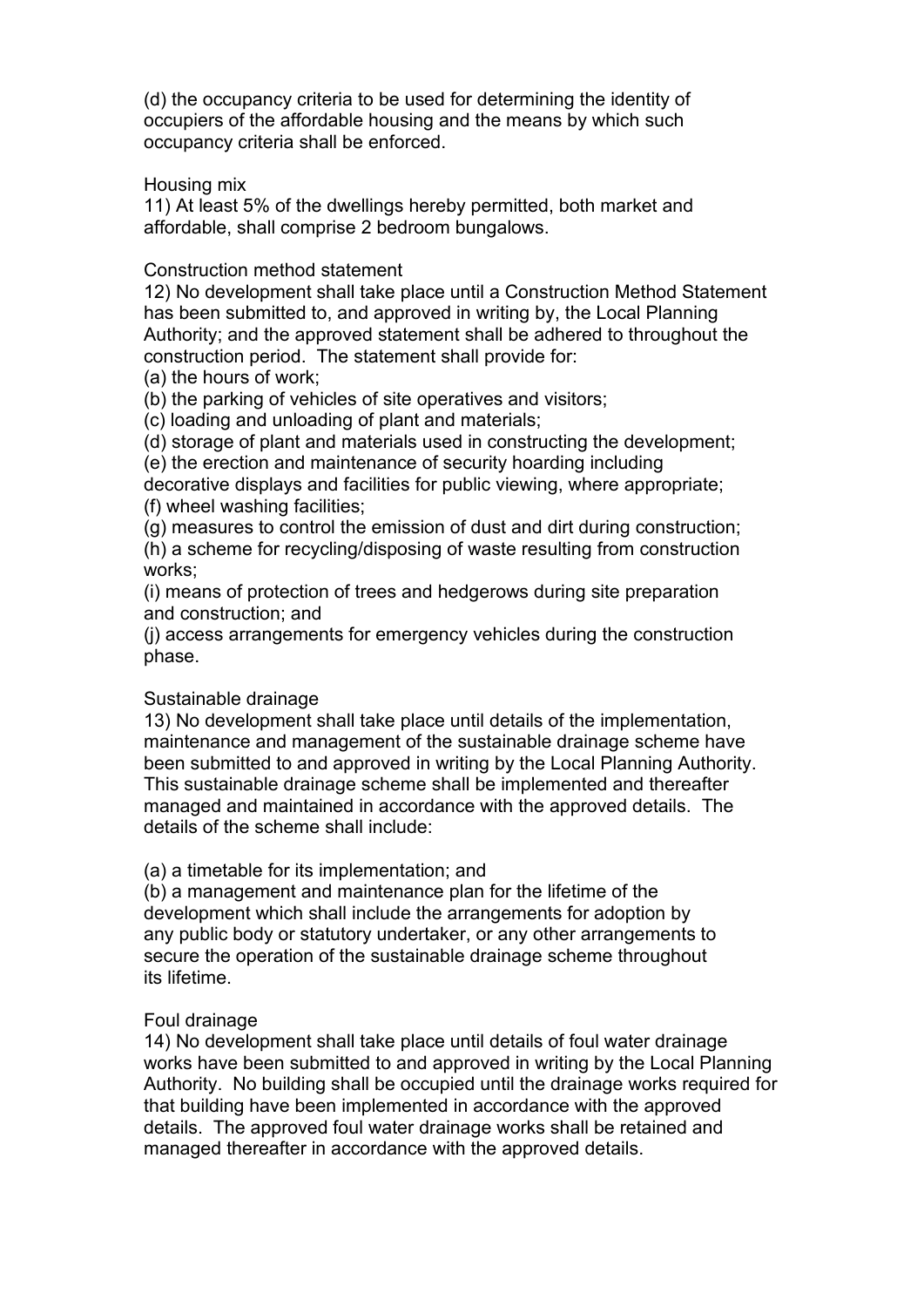## Archaeology

15) No development shall take place within the application site until a written scheme of archaeological investigation, including the methodology of further investigation works and a programme for the works to be undertaken (the 'archaeological scheme'), has been submitted to and approved in writing by the Local Planning Authority. Thereafter the development shall be implemented in accordance with the agreed archaeological scheme.

#### Ground contamination

16) No part of the development shall be commenced on site unless and until:

(a) a site investigation has been designed for the site using the information obtained from the desktop investigation (Preliminary Risk Assessment (Phase 1 Desk Study) LKC 13 1131 – February 2014. This shall be submitted to and approved in writing by the Local Planning Authority prior to the investigation being carried out on site;

(b) the site investigation and associated risk assessment have been undertaken in accordance with details submitted to and approved in writing by the Local Planning Authority; and

(c) a method statement and remediation strategy, based on the information obtained from (b) above, including a programme of works, have been submitted to and approved in writing by the Local Planning Authority. The development shall be carried out in accordance with the approved remediation strategy.

## **Biodiversity**

17) Before development commences detailed proposals for the incorporation of features into the scheme suitable for use by breeding birds (including swifts and house sparrows) and protected species including a timetable for implementation, shall be submitted to and approved in writing by the Local Planning Authority. The proposals shall be installed in accordance with the approved details and timetable and retained thereafter.

18) Before any development or other operations commence, and within one month of the planned commencement of works, an assessment of the trees on the site for bat roosts shall be undertaken by a licensed bat ecologist. A copy of the assessment report shall be submitted to the Local Planning Authority and any necessary mitigation plan shall be approved, implemented (and if necessary maintained in consultation with Natural England) and confirmed in writing by the Local Planning Authority.

19) No tree/shrub clearance works shall be carried out on the site between 1 March and 31<sup>st</sup> August inclusive, in any year, unless the site has been surveyed within that period for breeding birds and a scheme to protect breeding birds is submitted to and approved in writing by the Local Planning Authority. If such a breeding bird protection scheme is submitted and approved the development shall thereafter only be carried out in accordance with the approved scheme.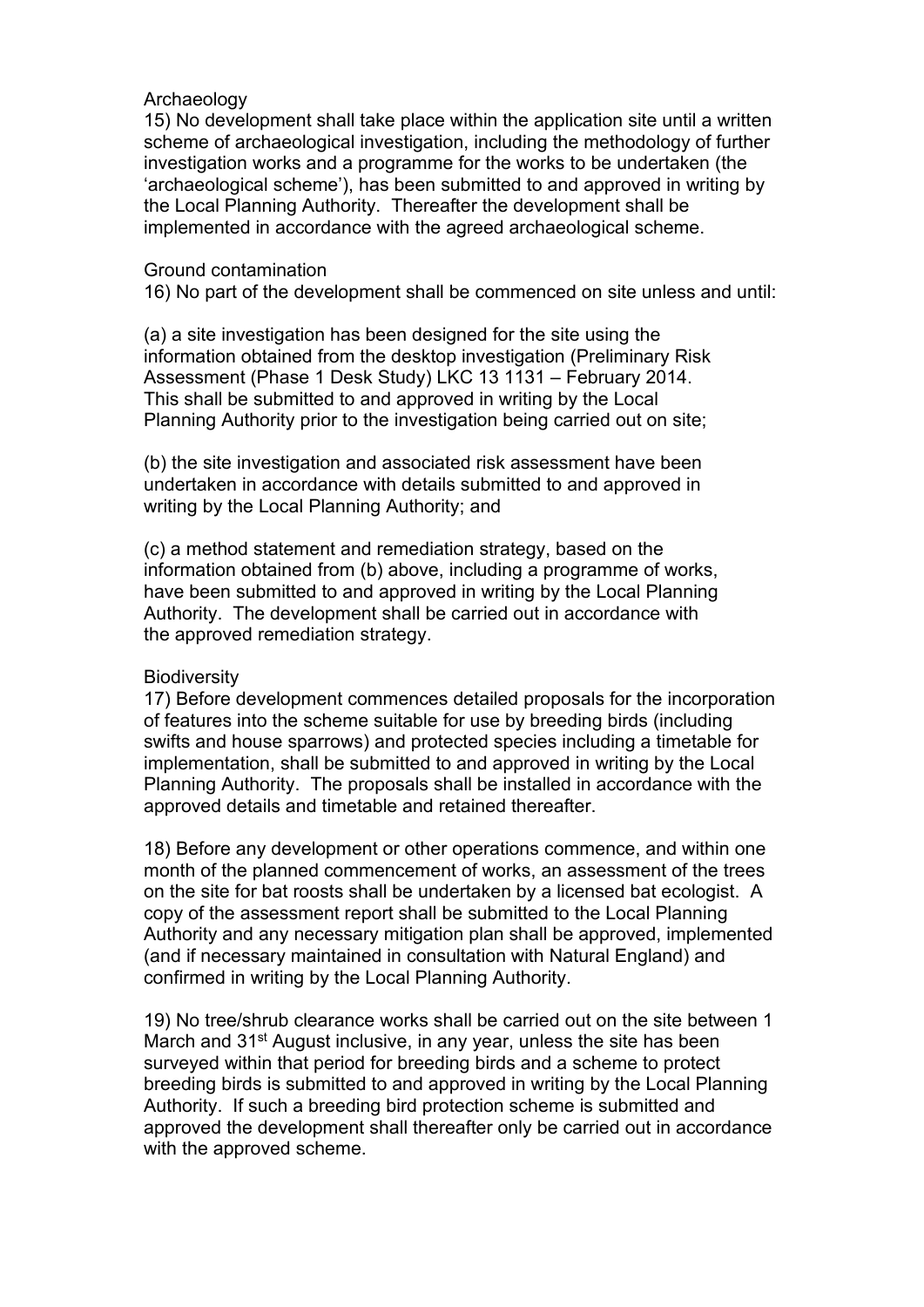#### Boundary treatments

20) No part of the existing boundary hedges of the site shall be uprooted or removed or reduced in height to a height below 1.5 metres (except for access) other than in accordance with details that have been submitted to, and approved in writing by, the Local Planning Authority.

## Sustainable energy

21) At least 10% of the energy supply of the development shall be secured from decentralised and renewable sources or otherwise through design measures. Details of a timetable of how this is to be achieved, including details of physical works on site, shall be submitted to, and approved in writing by, the Local Planning Authority as part of the reserved matters submissions. The approved details shall be implemented in accordance with the approved timetable and retained thereafter.

Provision of on-site amenity space, children's play and young people's facilities

22) The development hereby approved shall not begin until arrangements (including a timetable for implementation and management plan) for the provision of on-site amenity space, children's play and young people's facilities have been submitted to and approved in writing by the Local Planning Authority. The on-site amenity space, children's play and young people's facilities shall be provided in accordance with the approved arrangements and the future management transferred to a management company to be managed in perpetuity.

## Travel plan

23) No dwelling in the development hereby approved shall be occupied until a Travel Plan based on the Framework Travel Plan ('the Travel Plan') accompanying the application has been submitted to and approved in writing by the Local Planning Authority. The Travel Plan shall include the objectives, targets, mechanisms and measures to achieve the targets, implementation timescales, provision for monitoring, and arrangements for a Travel Plan coordinator, who shall be in place until 5 years after the completion of the final phase of development.

The approved plan shall be audited and updated and submitted for the written approval of the Local Planning Authority at intervals no greater than 18 months.

The measures contained within the approved plan and any approved modifications shall be carried out in full.

## Street lighting

24) No dwelling shall be occupied until a scheme, previously submitted to and approved in writing by the Local Planning Authority, for the extension of the street lighting system between the site access on to Tanton Road and the junction of Tanton Road with B1365 has been implemented in accordance with the approved details.

Stokesley footpath 10.140/2/2